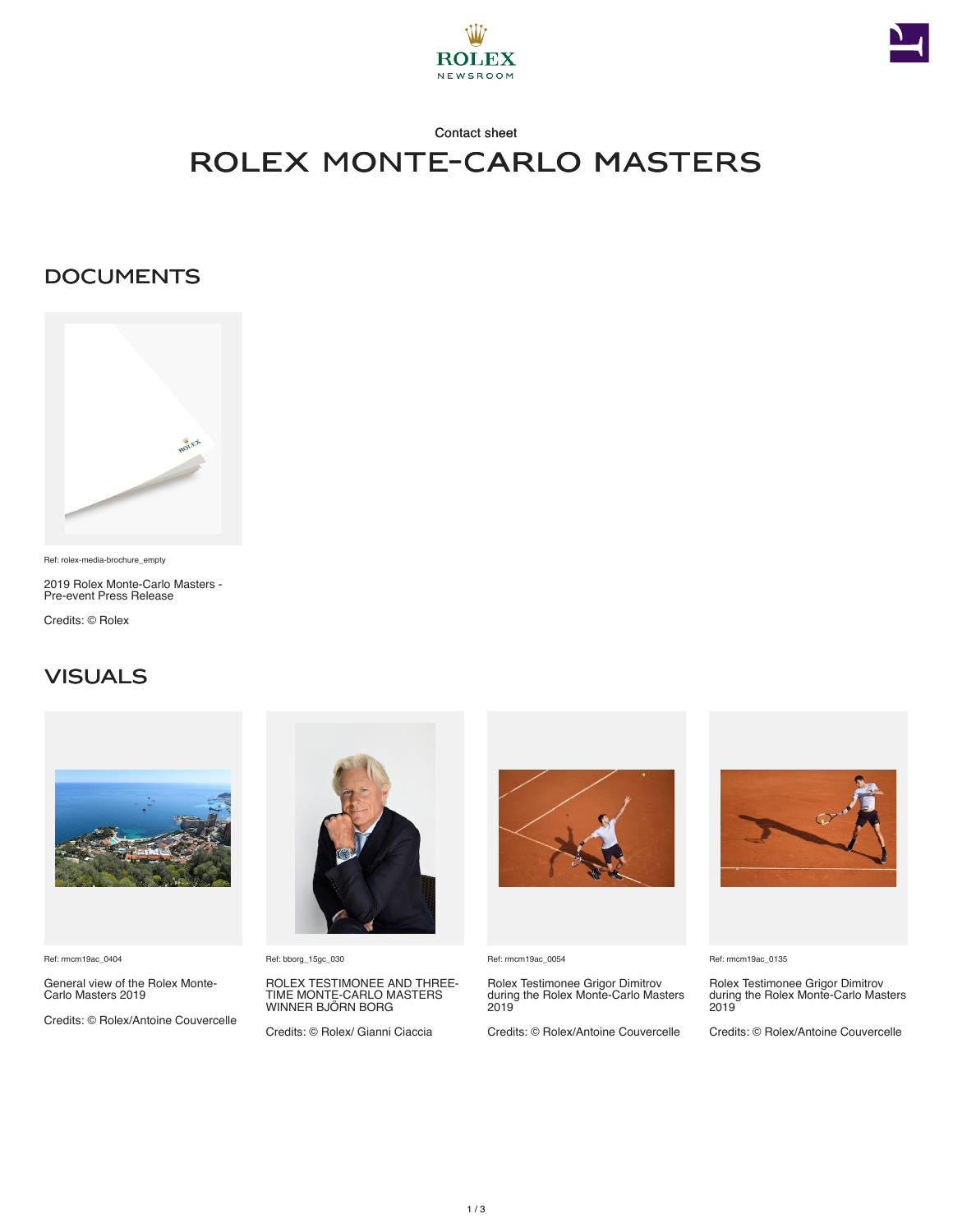

#### Contact sheet

## rolex monte-carlo masters



Ref: rmcm19ac\_0237

Rolex Testimonee Lucas Pouille during the Rolex Monte-Carlo Masters 2019

Credits: © Rolex/Antoine Couvercelle



Ref: rmcm19ac\_0622

Rolex Testimonee Kyle Edmund during the Rolex Monte-Carlo Masters 2019

Credits: © Rolex/Antoine Couvercelle



Ref: rmcm19ac\_0716

Rolex Testimonee Jo Wilfried Tsonga during the Rolex Monte-Carlo Masters 2019

Credits: © Rolex/Antoine Couvercelle



Ref: rmcm19ac\_0719

Rolex Testimonee Taylor Fritz during the Rolex Monte-Carlo Masters 2019

Credits: © Rolex/Antoine Couvercelle



Ref: rmcm19ac\_0765

Rolex Testimonee Karen Khachanov during the Rolex Monte-Carlo Masters 2019

Credits: © Rolex/Antoine Couvercelle



Ref: rmcm19ac\_1111

Rolex Testimonee Stefanos Tsitsipas during the Rolex Monte-Carlo Masters 2019

Credits: © Rolex/Antoine Couvercelle



Ref: rmcm19ac\_1229

Rolex Testimonee Stefanos Tsitsipas during the Rolex Monte-Carlo Masters 2019

Credits: © Rolex/Antoine Couvercelle



Ref: rmcm19ac\_1645

Rolex Testimonee Dominic Thiem during the Rolex Monte-Carlo Masters 2019

Credits: © Rolex/Antoine Couvercelle